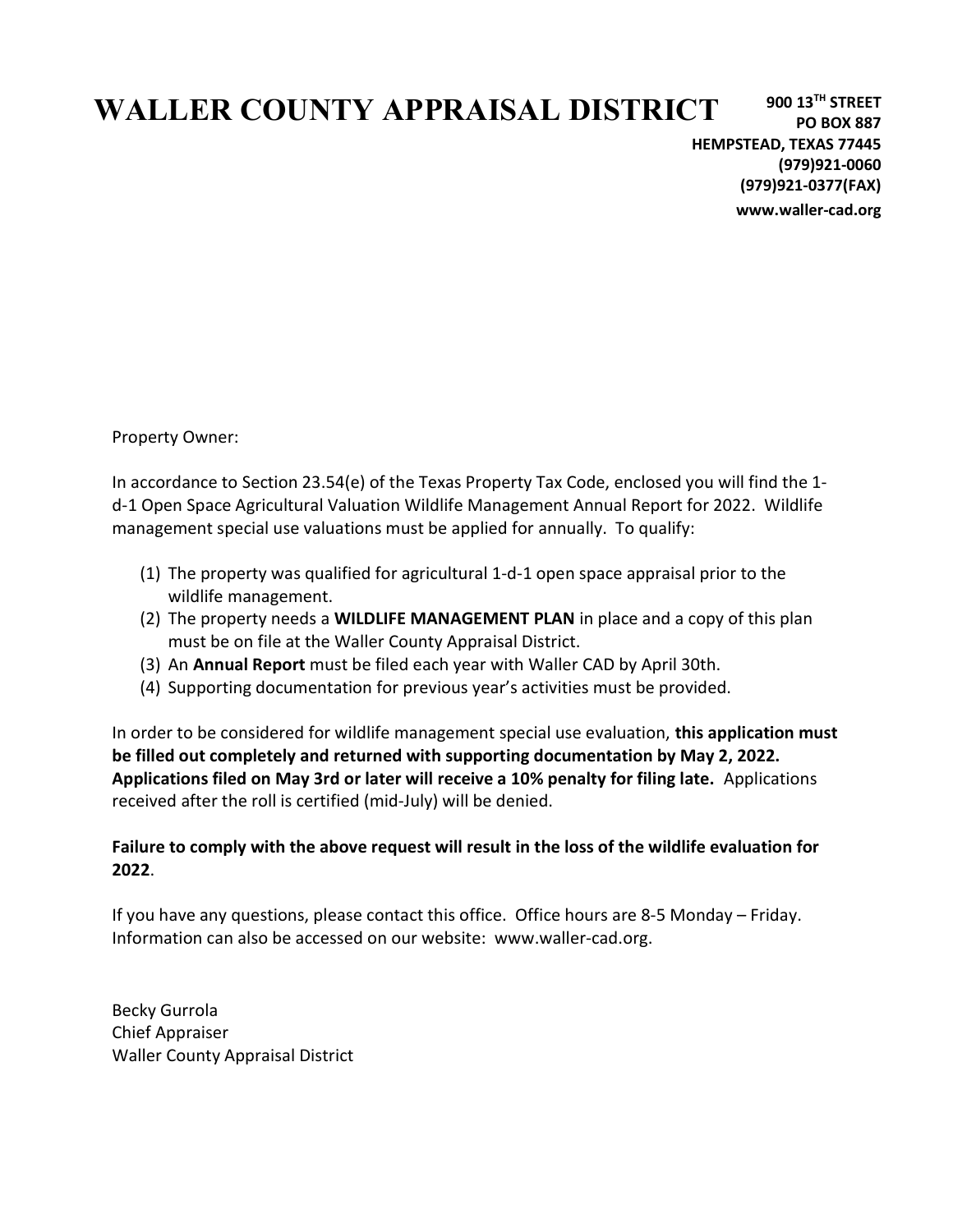# 1-D-1 OPEN SPACE AGRICULTURAL VALUATION WILDLIFE MANAGEMENT ANNUAL REPORT FOR THE YEAR 2022 WALLER COUNTY APPRAISAL DISTRICT

Submit this report to Waller County Appraisal District PO BOX 887 900 13<sup>th</sup> St Hempstead, Tx 77445 before May 3rd.

| Part I. Owner Information           | Account#                                                                                                                  |  |
|-------------------------------------|---------------------------------------------------------------------------------------------------------------------------|--|
|                                     |                                                                                                                           |  |
|                                     |                                                                                                                           |  |
|                                     |                                                                                                                           |  |
|                                     |                                                                                                                           |  |
| Part II. Property Description       |                                                                                                                           |  |
|                                     |                                                                                                                           |  |
|                                     |                                                                                                                           |  |
|                                     |                                                                                                                           |  |
|                                     |                                                                                                                           |  |
|                                     |                                                                                                                           |  |
|                                     | Total Acreage: ________ Ecoregion: _______________________________(refer to Comprehensive Wildlife Management Guildlines) |  |
| Habitat Types and Amounts of Acres: |                                                                                                                           |  |
| Cropland _______                    | Bottomland/Riparian Native_______<br>Wetlands________                                                                     |  |
| Non-native pasture_______           | Pasture/Grassland_______<br>Timberlands_________                                                                          |  |
| Native Range/brush________          |                                                                                                                           |  |
|                                     |                                                                                                                           |  |
|                                     |                                                                                                                           |  |

### Part III. Species targeted for management (List all that apply. Attach additional page(s) if needed)

| Deer<br>Turkey                                     | Quail | Songbirds                                  | Waterfowl             | Doves | <b>Bats</b> |
|----------------------------------------------------|-------|--------------------------------------------|-----------------------|-------|-------------|
| Neotropical songbirds (list)_________________      |       |                                            |                       |       |             |
|                                                    |       | $\rfloor$ Amphibians (list) ______________ |                       |       |             |
|                                                    |       |                                            | $\Box$ Insects (list) |       |             |
| $\parallel$   Identified species of concern (list) |       |                                            |                       |       |             |
| $\Box$ Other (List)                                |       |                                            |                       |       |             |
|                                                    |       |                                            |                       |       |             |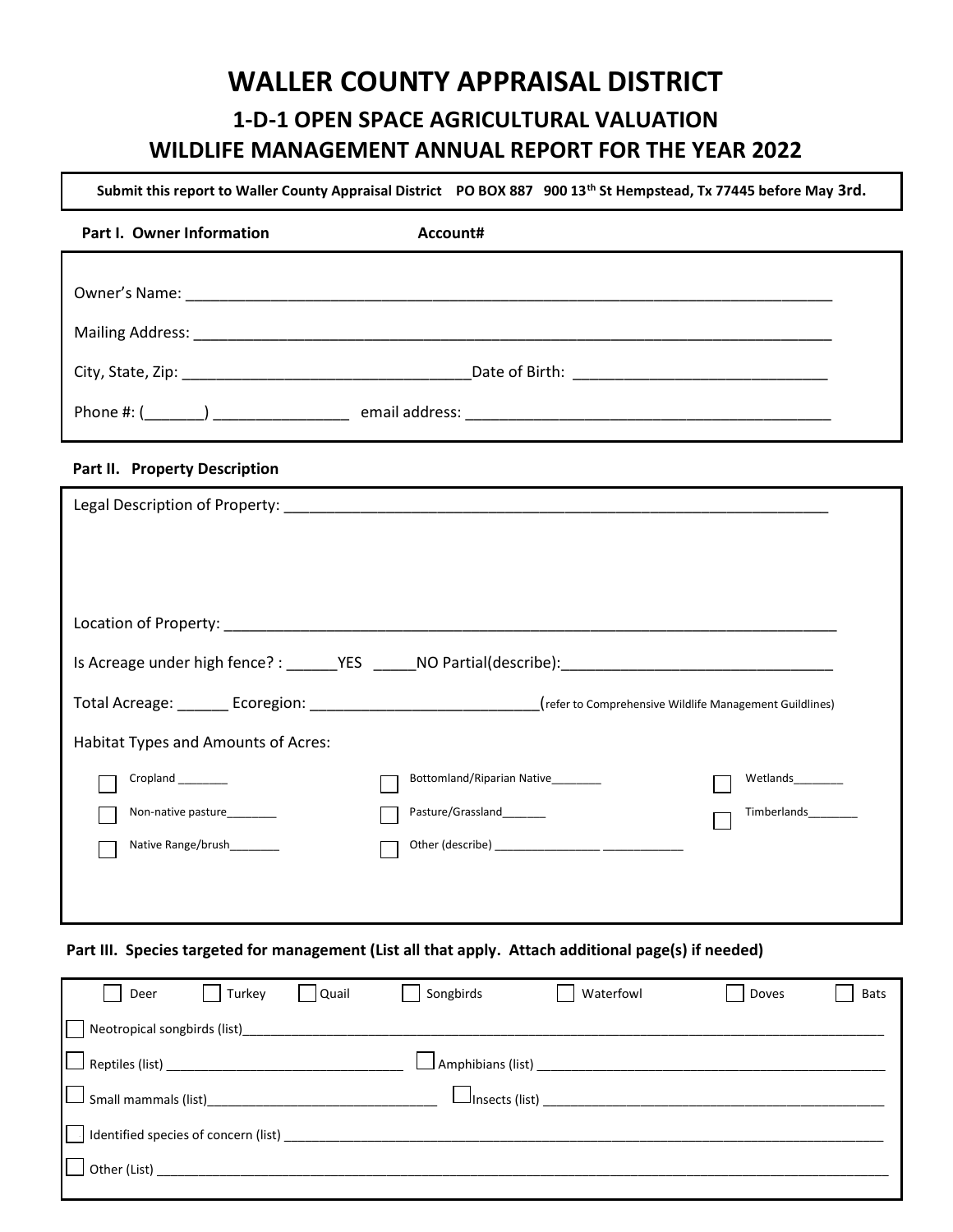Describe the wildlife management goals (what you want the property to look like, or want to be able to do with it) and **objectives** (how you intend to achieve these goals) for this piece of property. You may use an additional page if needed.

#### Part V. Qualifying Wildlife Management Activities

| of three practices is required.                                                                                                                                                                                                                 | Check the wildlife management practices implemented on the property during the year being reported. A minimum                                                   |  |  |
|-------------------------------------------------------------------------------------------------------------------------------------------------------------------------------------------------------------------------------------------------|-----------------------------------------------------------------------------------------------------------------------------------------------------------------|--|--|
| Habitat control                                                                                                                                                                                                                                 | Making census counts to determine population                                                                                                                    |  |  |
| <b>Erosion Control</b>                                                                                                                                                                                                                          | Provide supplemental supplies of water                                                                                                                          |  |  |
| Predator control                                                                                                                                                                                                                                | Provide supplemental supplies of food                                                                                                                           |  |  |
| Provide shelters                                                                                                                                                                                                                                |                                                                                                                                                                 |  |  |
| Part VI. White Tail Deer and Mule Deer Population management                                                                                                                                                                                    |                                                                                                                                                                 |  |  |
| Is hunting to be a part of this wildlife management plan?                                                                                                                                                                                       | <b>YES</b><br><b>NO</b>                                                                                                                                         |  |  |
| If YES, type of Hunting: $\square$ Lease Hunting $\square$ Family/guests only $\square$                                                                                                                                                         | Both                                                                                                                                                            |  |  |
| List deer harvest for past three seasons:                                                                                                                                                                                                       |                                                                                                                                                                 |  |  |
| <b>BUCKS:__________</b><br>YEAR:__________                                                                                                                                                                                                      | DOES:_________                                                                                                                                                  |  |  |
| <b>BUCKS:__________</b><br>YEAR: VERSION                                                                                                                                                                                                        | DOES:_________                                                                                                                                                  |  |  |
| <b>BUCKS:</b><br>YEAR: The contract of the contract of the contract of the contract of the contract of the contract of the contract of the contract of the contract of the contract of the contract of the contract of the contract of the cont | DOES:                                                                                                                                                           |  |  |
| <b>Population Management Goals:</b>                                                                                                                                                                                                             |                                                                                                                                                                 |  |  |
|                                                                                                                                                                                                                                                 | Target Density of Pre-season Deer Population (Fall Density) Lawrence Communisty                                                                                 |  |  |
|                                                                                                                                                                                                                                                 |                                                                                                                                                                 |  |  |
| Target Production (fawns/doe): North Care and Care and Care and Care and Care and Care and Care and Care and C                                                                                                                                  |                                                                                                                                                                 |  |  |
|                                                                                                                                                                                                                                                 | Other (may be age, weight, antler measurements, brows conditions, etc): [100] [10] [10] Other (may be age, weight, antler measurements, brows conditions, etc): |  |  |
| Deer Harvest Strategy (numbers, types of deer to be harvested to achieve goals):                                                                                                                                                                |                                                                                                                                                                 |  |  |

### Part VII. Wildlife Management Association Membership

| Are you a member of a wildlife association?                    | <b>YES</b> | NO |  |
|----------------------------------------------------------------|------------|----|--|
| Name of wildlife property co-op association if YES is checked: |            |    |  |
|                                                                |            |    |  |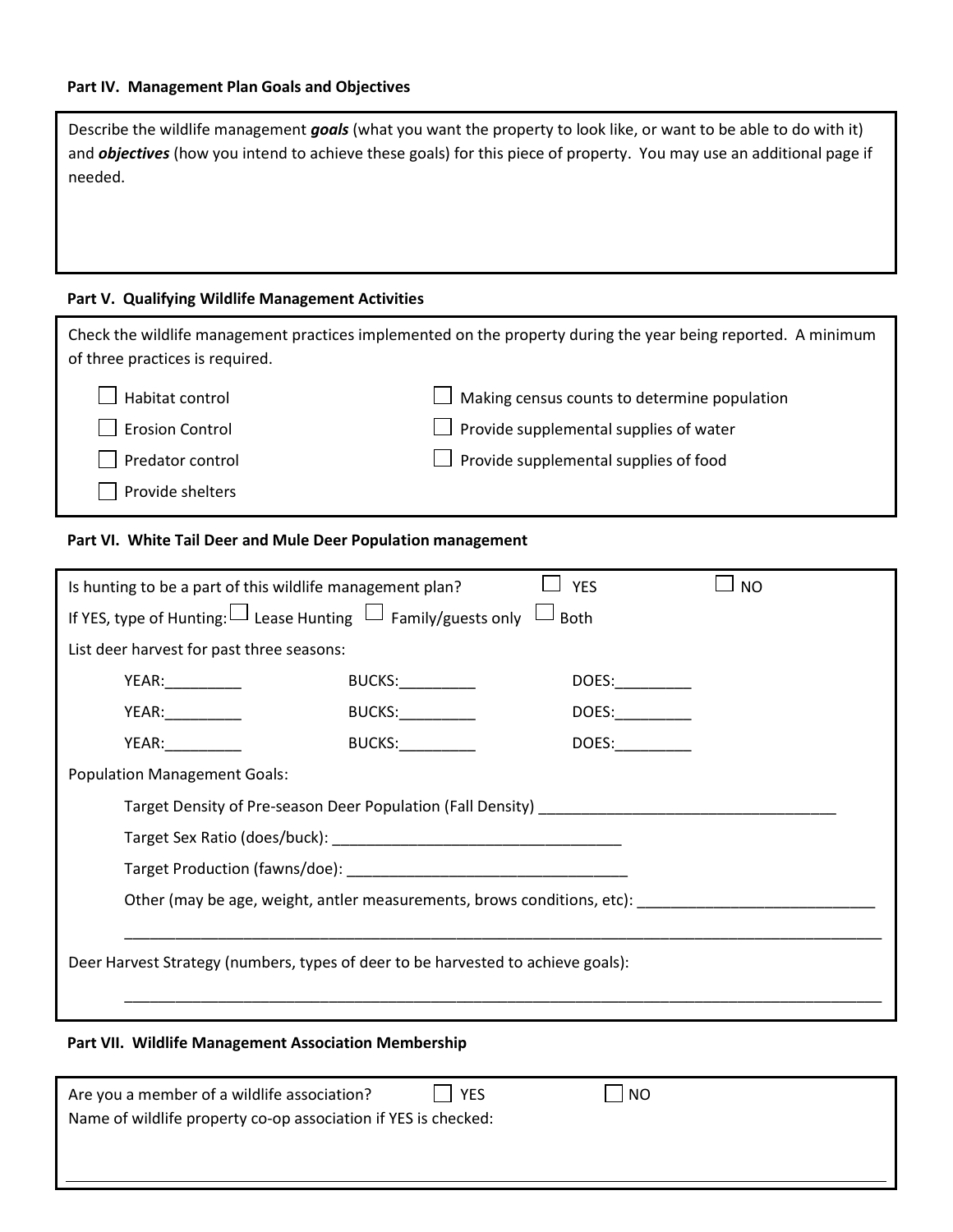#### Part VIII. Wildlife Management Activities

Check the activities you intend to implement during the year to support each of the wildlife management activities listed in Part V.

| <b>HABITAT CONTROL</b><br>1.                                                                              |
|-----------------------------------------------------------------------------------------------------------|
| Grazing management. Check Grazing system being utilized.                                                  |
| 1 herd/3 pastures 1 herd/4 pastures<br>$\Box$ 1 herd/multiple pastures                                    |
| High Intensity/Low Frequency (HILF) Short Duration System                                                 |
|                                                                                                           |
|                                                                                                           |
| <b>Prescribed Burning</b>                                                                                 |
|                                                                                                           |
|                                                                                                           |
| Range Enhancement (Range Reseeding)                                                                       |
|                                                                                                           |
| Seeding Method: Seeding Method: Seeding Method:<br>  Native Hay                                           |
|                                                                                                           |
| Fertilized: $\Box$ YES $\Box$ NO                                                                          |
| Weed control needed for establishment? $\parallel$ YES<br><b>NO</b>                                       |
|                                                                                                           |
| Brush Management. Acres to be treated: ___________________ Check method of brush management:              |
| Mechanical                                                                                                |
| Grubber Chain Interchopper/aerator Intervention<br>dozer 1 hand-cutting(chain saw)<br>Brush hog(shredder) |
| Hydraulic sheers                                                                                          |
| Chemical                                                                                                  |
| Brush management design:                                                                                  |
| width: length: _________ length:<br><b>Block</b><br>$\Box$ mosaic<br>$\Box$ strips                        |
|                                                                                                           |
| <b>Fence Modification</b>                                                                                 |
| bighorn sheep<br>pronghorn antelope<br>Target species:                                                    |
| Technique:<br>fold up bottom of net-wire<br>Gap width: ______________________                             |
| Replace sections of net-wire with barbed wire. Gap width: ________________                                |
| Replace entire net-wire fence with barbed wire. Miles replaced:                                           |
| Additional Information:                                                                                   |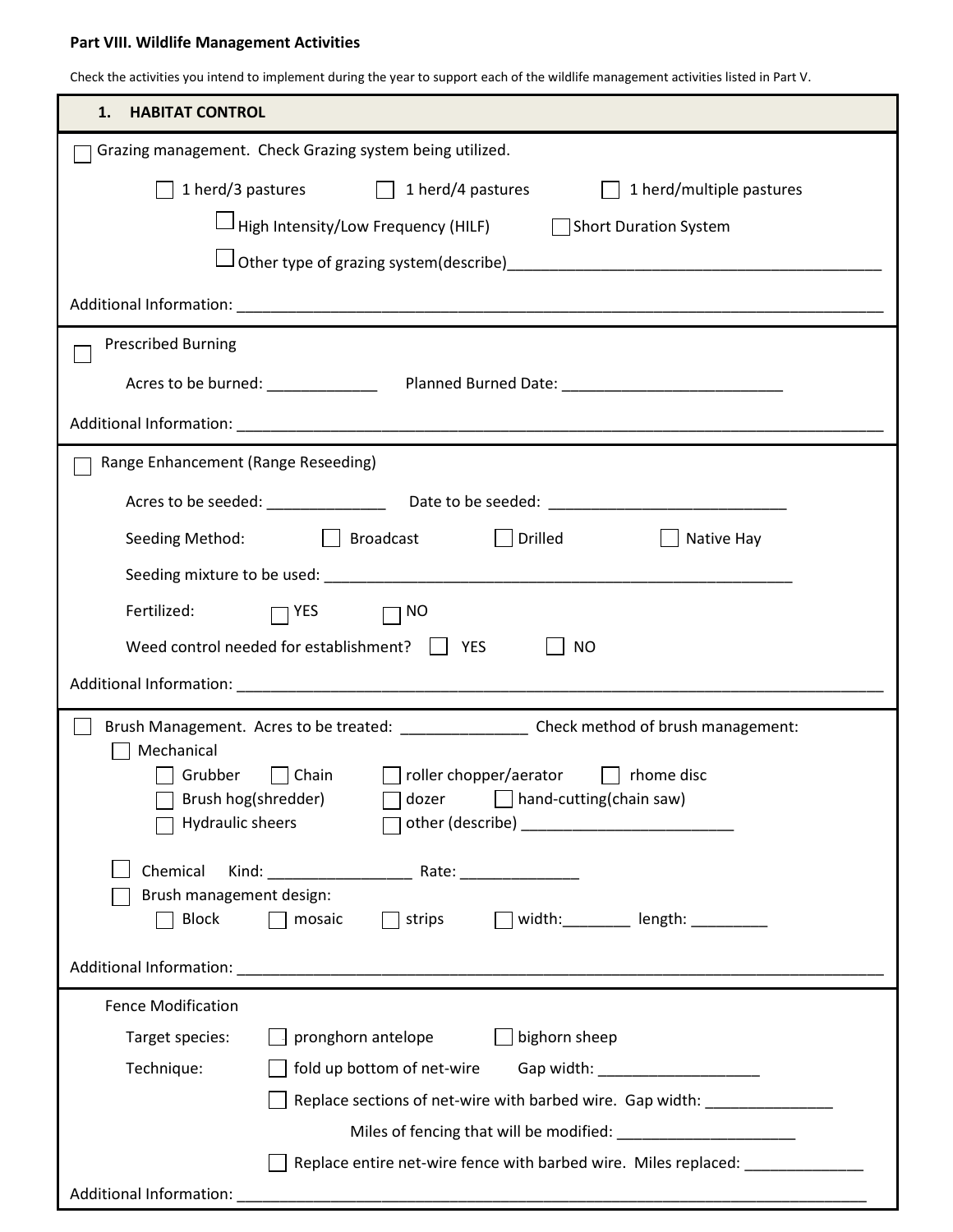| Riparian management and enhancement                                                                                       |
|---------------------------------------------------------------------------------------------------------------------------|
| Fence riparian area                                                                                                       |
| $\Box$ Complete fencing<br>Partial fencing<br>Deferment from livestock grazing                                            |
| $\Box$<br>$\Box$ Complete deferment<br><b>Partial Deferment</b><br>Season Deferred: National Property of Season Deferred: |
| Establish vegetation                                                                                                      |
|                                                                                                                           |
|                                                                                                                           |
|                                                                                                                           |
|                                                                                                                           |
| Wetland enhancement                                                                                                       |
| $\Box$ Provide seasonal water $\hskip10mm \Box$ Provide permanent water<br>$\Box$ Moist soil management                   |
|                                                                                                                           |
|                                                                                                                           |
| Habitat Protection for species of concern                                                                                 |
| $\Box$ Fencing<br>$\Box$ Firebreaks $\Box$ Prescribed burning<br>$\Box$ Control of nest parasites                         |
| Habitat manipulation (thinning, etc.) $\Box$ Native/exotic ungulate control                                               |
|                                                                                                                           |
|                                                                                                                           |
|                                                                                                                           |
| Prescribed Control of Native, Exotic and Feral Species                                                                    |
| □Prescribed Control of animal species<br>$\Box$ Prescribed control of vegetation                                          |
|                                                                                                                           |
|                                                                                                                           |
|                                                                                                                           |
| <b>Wildlife Restoration</b>                                                                                               |
|                                                                                                                           |
| Habitat restoration<br>Wildlife restoration                                                                               |
|                                                                                                                           |
|                                                                                                                           |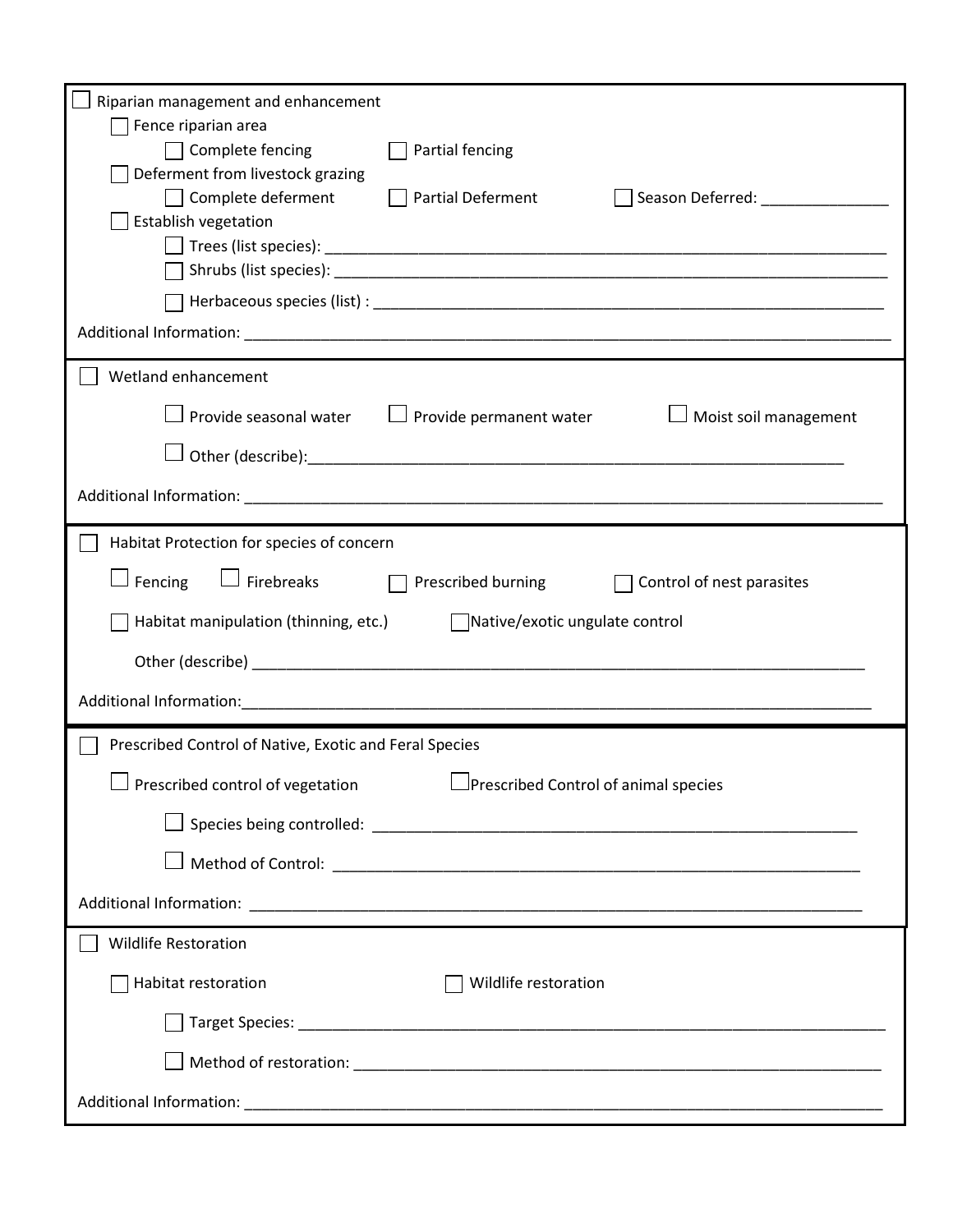| 2. EROSION CONTROL                                                                                |
|---------------------------------------------------------------------------------------------------|
| Pond construction and repair                                                                      |
| Surface area (acres): ___________                                                                 |
| Length of dam (feet): __________                                                                  |
|                                                                                                   |
| <b>Gully shaping</b>                                                                              |
| Total acres to be treated: ____________                                                           |
|                                                                                                   |
|                                                                                                   |
|                                                                                                   |
| Streamside, pond, and wetland revegetation. Techniques used:                                      |
| $\Box$ Filter strips<br>$\Box$ Native hay bales<br>$\Box$ Fencing<br>$\Box$ Seeding upland buffer |
| $\mathsf{Rip}\text{-}\mathsf{rap}\text{-}\mathsf{etc}$ $\Box$ Stream crossings<br>$\Box$          |
|                                                                                                   |
|                                                                                                   |
| Herbaceous and/or woody plant establishment on critical areas (erodible)                          |
| Establish windbreak<br>Establish shrub mottes<br>Improve plant diversity                          |
| $\Box$ Fencing<br>Install water control structure                                                 |
|                                                                                                   |
| Dike/Levee Construction/Management                                                                |
| Reshaping/repairing erosion damage<br>Revegetating/stabilize levee areas                          |
| Install water control structure<br>Fencing                                                        |
|                                                                                                   |
| Establish water diversion                                                                         |
| Channel<br>Ridge<br>Type:                                                                         |
| Graded<br>Level<br>Slope:                                                                         |
| Vegetated<br>No<br>Yes                                                                            |
| If YES:                                                                                           |
|                                                                                                   |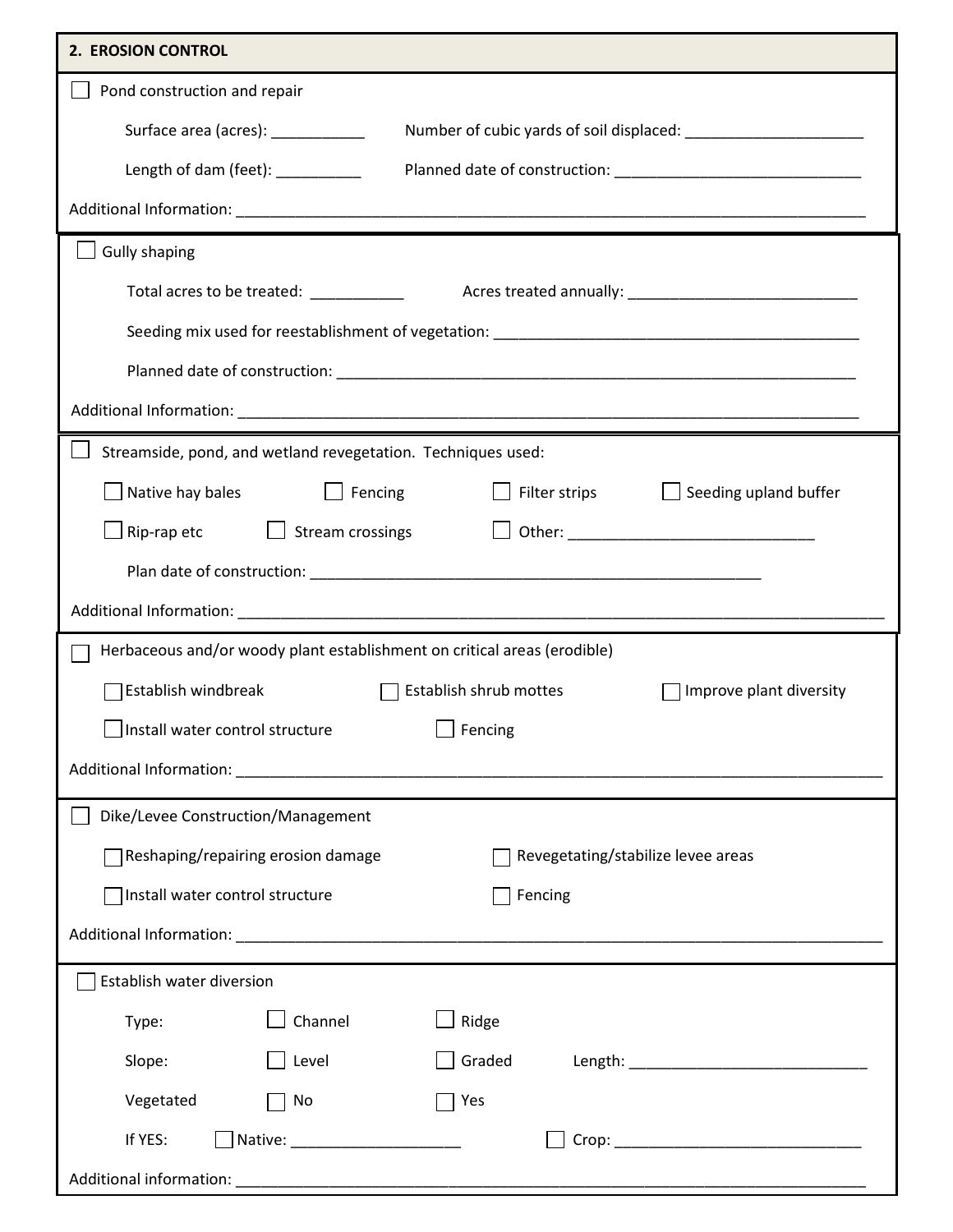| <b>3. PREDATOR CONTROL</b>                                                                                   |  |  |
|--------------------------------------------------------------------------------------------------------------|--|--|
| Imported red fire ants (verify prior to application that product is labeled for pasture use)                 |  |  |
| Control of cowbirds $\Box$ Grackle/starling/house sparrow control                                            |  |  |
| Method of control: $\Box$ Trapping $\Box$ Shooting $\Box$ Baiting $\Box$ Scare tactics                       |  |  |
| $\lceil$ Feral hogs $\lceil$ Raccoons $\lceil$ Skunk $\lceil$<br>Coyotes<br>Bobcat<br>Mountain Lion          |  |  |
| Rat snakes<br>$\Box$ Feral cats/dogs                                                                         |  |  |
| $\Box$ Shooting $\Box$ M-44 (licensed application)<br>Method of control: $\Box$ Trapping                     |  |  |
| Poison collars (1080 certified, licensed, applicator) 7 Other 2010 01-1000 01-2010 10000 01-2010 10000 01:47 |  |  |
|                                                                                                              |  |  |
| <b>4. SUPPLEMENTAL WATER</b>                                                                                 |  |  |
| Marsh/Wetland Restoration or Development                                                                     |  |  |
| Greentree reservoirs<br>TShallow roost pond development T Seasonally flooded crops                           |  |  |
| Artificially created wetlands Marsh restoration/development/protection                                       |  |  |
| Prairie pothole restoration/development/protection     Moist soil management units                           |  |  |
|                                                                                                              |  |  |
|                                                                                                              |  |  |
| Well/trough/windmill overflow/other wildlife watering facilities                                             |  |  |
| Drill new well                                                                                               |  |  |
| Windmill                                                                                                     |  |  |
| Modifications(s) of existing water source                                                                    |  |  |
| $\Box$ Trough modification<br>$\Box$ Overflow<br>Pipeline<br>Fencing                                         |  |  |
|                                                                                                              |  |  |
| Type of wildlife watering facility:                                                                          |  |  |
| Drum with faucet or float #<br>PVC pipe facility $#$ _______                                                 |  |  |
| Small game guzzler #______<br>Windmill supply pipe dripper #___________                                      |  |  |
| In-ground bowl trough #_____________<br>Plastic container #__________                                        |  |  |
| Big Game guzzler #__________<br>Inverted umbrella guzzler #_____________                                     |  |  |
| Flying saucer guzzler #<br>Ranch Specialties guzzler #______________                                         |  |  |
|                                                                                                              |  |  |
|                                                                                                              |  |  |
| Spring development and/or enhancement                                                                        |  |  |
| Fencing<br>Brush removal<br>Spring clean out<br>Water diversion/pipeline                                     |  |  |
| Other:                                                                                                       |  |  |
|                                                                                                              |  |  |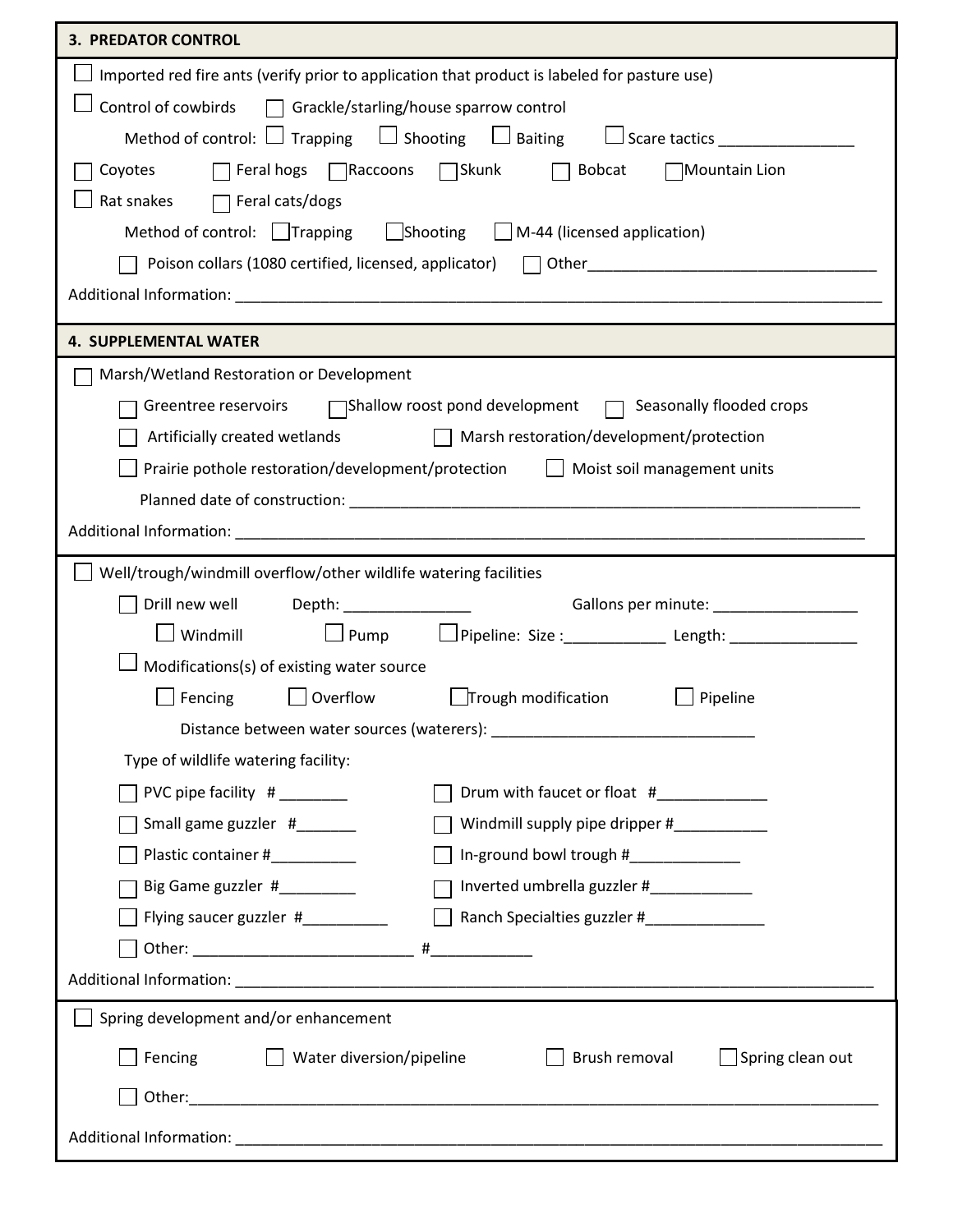| 5. PROVIDING SUPPLEMENTAL FOOD                                                                                                                                                                                                                                               |  |  |
|------------------------------------------------------------------------------------------------------------------------------------------------------------------------------------------------------------------------------------------------------------------------------|--|--|
| Grazing management Prescribed burning<br>Range enhancement                                                                                                                                                                                                                   |  |  |
| $\Box$ No<br>$\Box$ YES<br>Food plots                                                                                                                                                                                                                                        |  |  |
| $\Box$ YES<br>$\Box$ NO<br>Irrigated:                                                                                                                                                                                                                                        |  |  |
| Plantings:<br>Cool season annual crops:                                                                                                                                                                                                                                      |  |  |
| $\Box$ Warm season annual crops:                                                                                                                                                                                                                                             |  |  |
| $\Box$ Annual mix of native plants:                                                                                                                                                                                                                                          |  |  |
|                                                                                                                                                                                                                                                                              |  |  |
|                                                                                                                                                                                                                                                                              |  |  |
| Feeders and mineral supplementation                                                                                                                                                                                                                                          |  |  |
| $\Box$ Supplementation<br>Harvesting of wildlife<br>Purpose:                                                                                                                                                                                                                 |  |  |
|                                                                                                                                                                                                                                                                              |  |  |
|                                                                                                                                                                                                                                                                              |  |  |
|                                                                                                                                                                                                                                                                              |  |  |
|                                                                                                                                                                                                                                                                              |  |  |
|                                                                                                                                                                                                                                                                              |  |  |
| Year round:<br>$ $ $ $ YES<br><b>NO</b>                                                                                                                                                                                                                                      |  |  |
| Additional information:                                                                                                                                                                                                                                                      |  |  |
| Managing tame pasture, old fields and croplands                                                                                                                                                                                                                              |  |  |
| Overseeding cool and/or warm season legumes and/or small grains                                                                                                                                                                                                              |  |  |
| Periodic disturbance (Discing/Mowing/Shredding<br>Conservation/no-till                                                                                                                                                                                                       |  |  |
|                                                                                                                                                                                                                                                                              |  |  |
| Transition management of tame grass monocultures                                                                                                                                                                                                                             |  |  |
| Overseed 25% of tame grass pastures with locally adapted legumes                                                                                                                                                                                                             |  |  |
| Species planted:<br>Clover<br>Peas<br>Vetch<br>Other: University of the Community of the Community of the Community of the Community of the Community of the Community of the Community of the Community of the Community of the Community of the Community of the Community |  |  |
|                                                                                                                                                                                                                                                                              |  |  |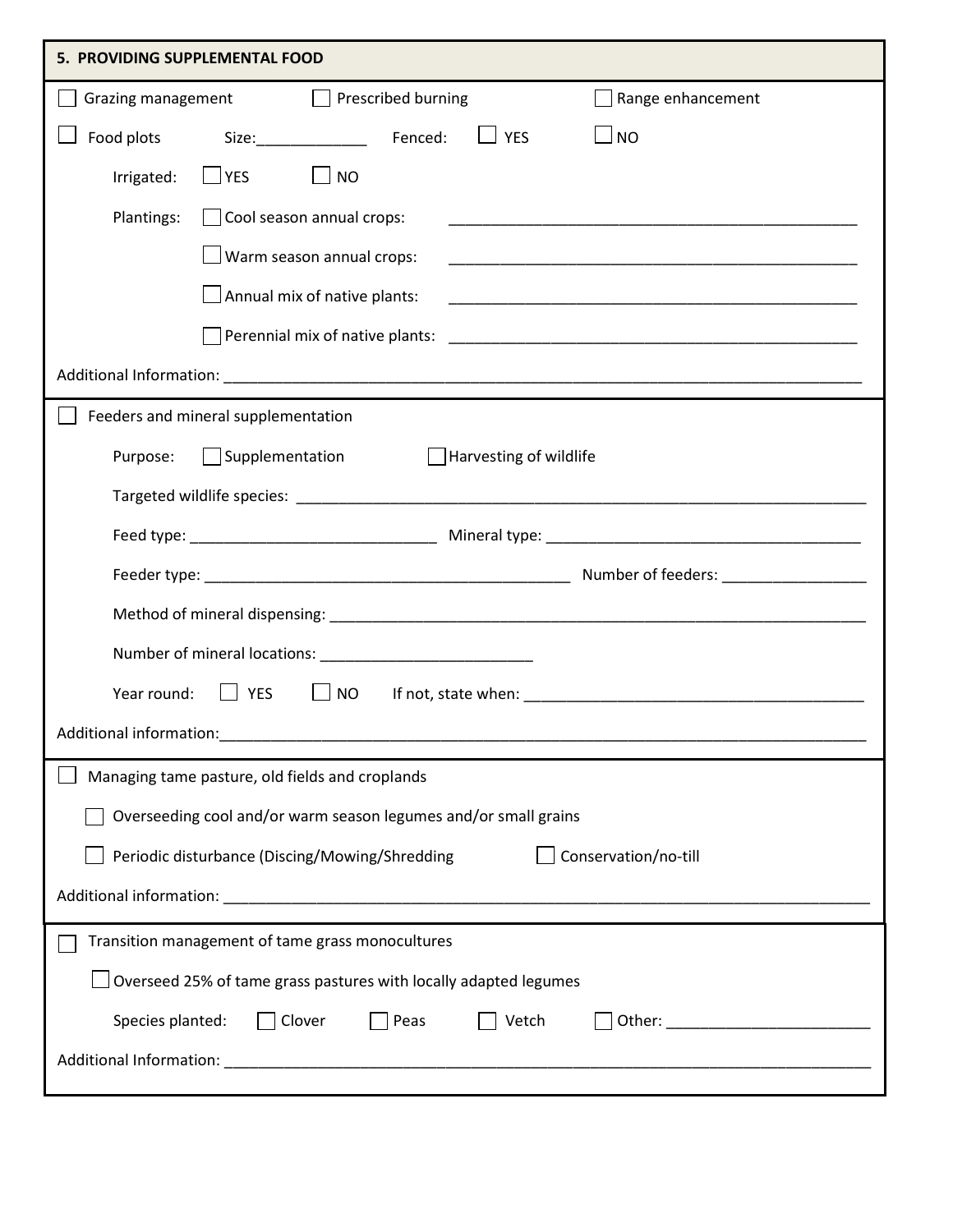| <b>6. PROVIDING SUPPLEMENTAL SHELTER</b>                                                                       |
|----------------------------------------------------------------------------------------------------------------|
| Nest boxes                                                                                                     |
| □ Bat boxes. #______________  □ Raptor pole. #____________<br>Cavity Type. # ________                          |
| <b>Additional Information:</b>                                                                                 |
| Brush piles and slash retention                                                                                |
| Brush piles<br>Slash<br>Type:<br>Number per acre: ____________________                                         |
| <b>Additional Information:</b>                                                                                 |
| Initial establishment:<br>Fence line management Length: _______________<br><b>YES</b><br><b>NO</b>             |
| Plant type established:<br>Shrubs<br>$\sqcap$ Forbs<br>Grasses<br><b>Trees</b>                                 |
| <b>Additional Information:</b>                                                                                 |
| Hay meadow, pasture and cropland management for wildlife<br>Acres treated: _______________                     |
| <b>Field borders</b><br>$\Box$ Roadside management $\Box$ Terrace/wind breaks<br>Shelter establishment:        |
| Shelterbelts<br>$\Box$ Conservation Reserve Program lands management                                           |
| Perennial<br>Annual<br>Type of vegetation:                                                                     |
|                                                                                                                |
| Deferred mowing                                                                                                |
| Mowing                                                                                                         |
| No till/minimum till                                                                                           |
|                                                                                                                |
| Half-cutting trees or shrubs                                                                                   |
|                                                                                                                |
|                                                                                                                |
| Woody plant/shrub establishment                                                                                |
| $\Box$ Block<br>Mosaic<br>$\Box$ Strips<br>□ Width: ________________________<br>Pattern:                       |
| Acreage or length established annually: ________________________________Spacing: _____________________________ |
|                                                                                                                |
| Natural cavity/snag development                                                                                |
| Species of snag: ___________________________Size of snags: ___________________Number/acre: ___________________ |
|                                                                                                                |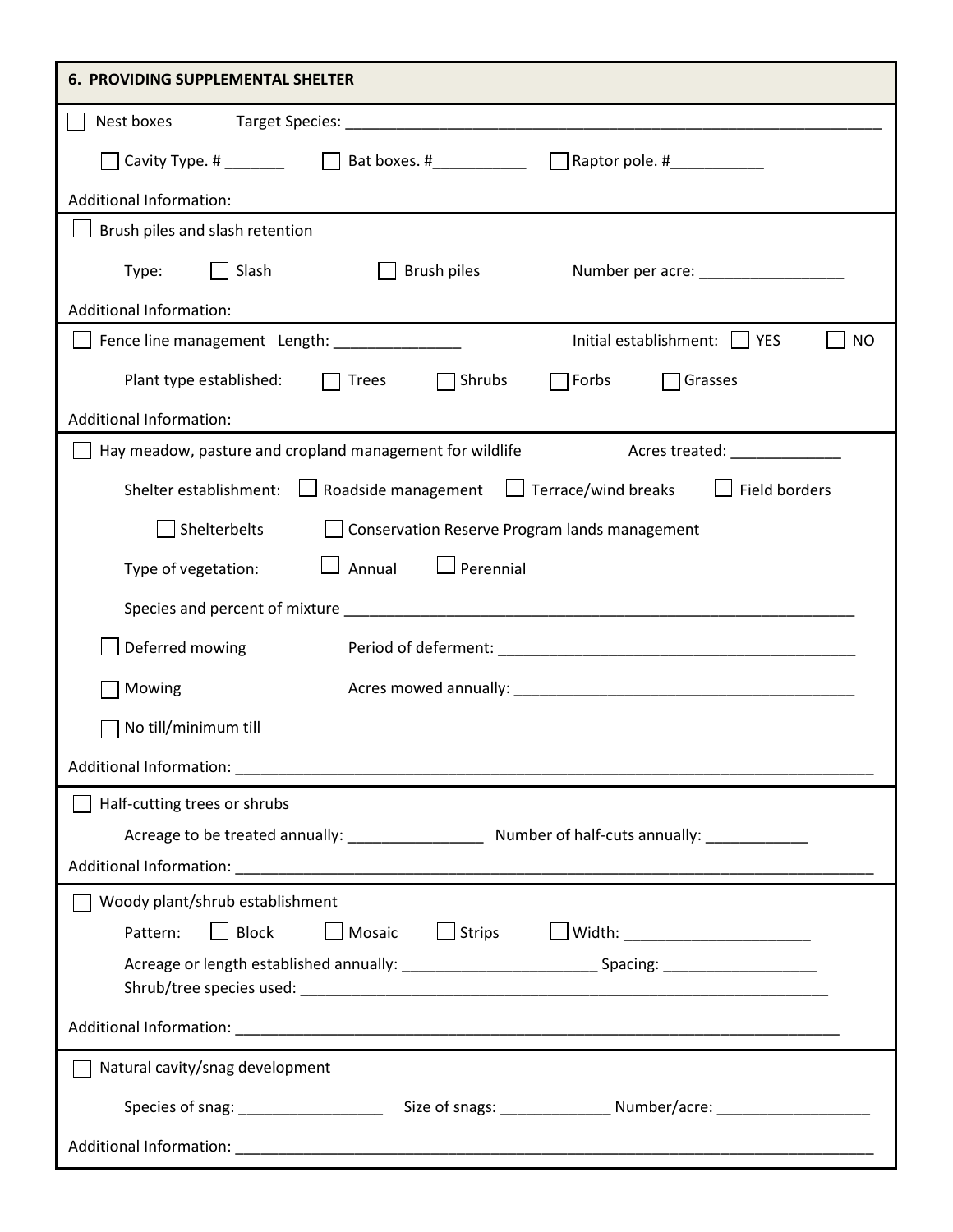| 7. CENSUS                                                                                                 |  |  |
|-----------------------------------------------------------------------------------------------------------|--|--|
|                                                                                                           |  |  |
|                                                                                                           |  |  |
|                                                                                                           |  |  |
|                                                                                                           |  |  |
| Standardized incidental observations                                                                      |  |  |
| Observations from: Feeders Food Plots Blinds<br>Vehicle<br>$\Box$ Other                                   |  |  |
|                                                                                                           |  |  |
| Stand counts of deer (5 one hour counts per stand required). Number of stands: ____________________       |  |  |
|                                                                                                           |  |  |
|                                                                                                           |  |  |
| Aerial counts                                                                                             |  |  |
| Type of survey: $\Box$ Helicopter<br>Fixed-wing                                                           |  |  |
| Percent of area surveyed: $\Box$ Total $\Box$ 50%                                                         |  |  |
|                                                                                                           |  |  |
| <u>  Other _______________</u><br>Track counts:   Predators<br><b>Example 1</b> Furbearers<br>$\Box$ Deer |  |  |
| Additional Information:                                                                                   |  |  |
| Daylight deer herd/wildlife composition counts                                                            |  |  |
| Species: $\Box$ Deer $\Box$ Turkey<br>$\Box$ Quail<br>$\Box$ Dove                                         |  |  |
|                                                                                                           |  |  |
| Harvest data collection/record keeping:<br>Game birds<br>Deer                                             |  |  |
| $\Box$ Sex<br>Antler data<br>Harvest date<br>$\sqsupset$ Age<br>  Weight                                  |  |  |
|                                                                                                           |  |  |
| Browse utilization surveys (thirty 12-foot plots required)                                                |  |  |
|                                                                                                           |  |  |
| Census of endangered, threatened, or protected wildlife. Species: __________________________________      |  |  |
|                                                                                                           |  |  |
|                                                                                                           |  |  |